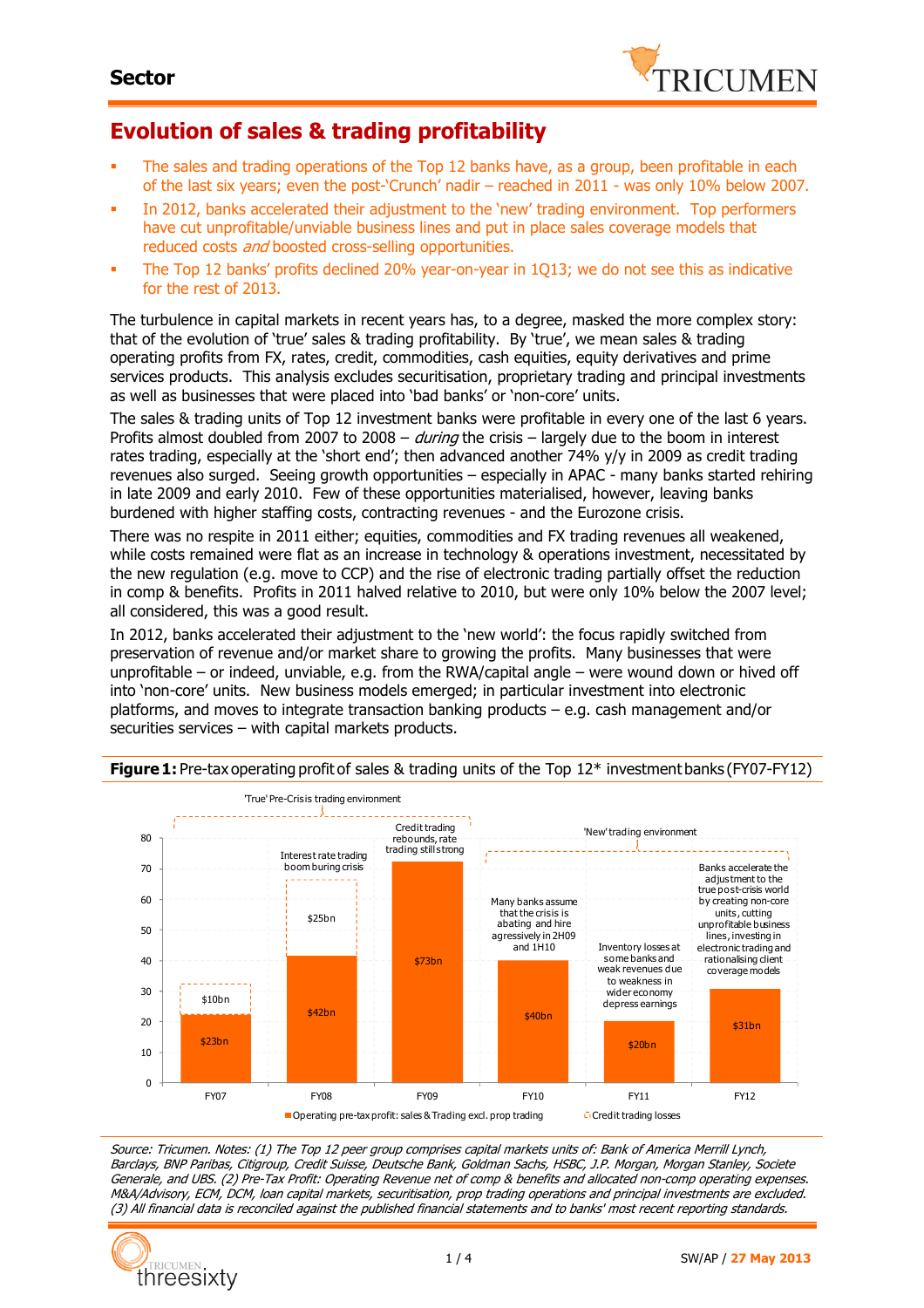

To identify the outperformers, we indexed the share of the profit pool generated by each of Top 12 banks, using the average of 2007/2008 as the base period (thus smoothing the immediate effects of the 'original' crisis). Few will be surprised that J.P.Morgan leads the pack, and by some margin. A lot of the bank's growth was due to the surge in 2008; but it has more than held its ground since then. Perhaps surprisingly to some, the runner-up is UBS. In part, this is due to the bank's weak position in 2007 and losses in 2008 (due to which we indexed our calculations to 2009); we also note, however, UBS' proactive improvement to its equities franchise (a latecomer to electronic trading) and, more recently, the recasting of their fixed income franchise (which is reflected in our analysis).



Source: Tricumen. Notes: (1) see footnote to Figure 1. (2) Data in this chart is based on the percentage change of featured banks' share of the total sales & trading profit generated by the Top 12 banks in each year, indexed to the base period. (3) UBS is indexed to 2009, due to losses in 2008.

With data indexed to 2009, J.P.Morgan and UBS remain in the lead, but two other banks also stand out. The first is Credit Suisse. The bank's share of the Top 12' sales & trading profit pool declined in 2010 and 2011, but then rebounded strongly in 2012 and continued gaining ground in 1Q13. There are several drivers of this dynamic - for example, cost-control is often mentioned as one of the key challenges for CS. Here, though, we highlight the bank's early preparation for the introduction of Basel 3 in Switzerland, and clear parallels with UBS: two positive 'stories' are those of banks that have adjusted early to Basel 3.

Societe Generale is, in our view, the key underperformer. We estimate that SG's sales & trading operation suffered losses in 2007, 2008 and 2009 (which invalidates indexed comparisons with peers); following a profitable 2010, the bank then again suffered a loss in 2011. In profitable years, SG performed well - our calculations show a slight increase in the share of the overall profit pool in 2012 versus 2010 - but we see little sign of forward momentum in some of its key revenue generating areas, and also believe that SG lags behind some of its peers in streamlining its technology and operations area and in its electronic trading offering<sup>1</sup>.



Source: Tricumen. Notes: (1) see footnote to Figure 1. (2) Data in this chart is based on the percentage change of featured banks' share of the total sales & trading profit generated by the Top 12 banks in each year, indexed to the base period.

*<sup>1</sup>* See our 'Investment banks technology initiatives' note, published in Apr-13.



 $\overline{a}$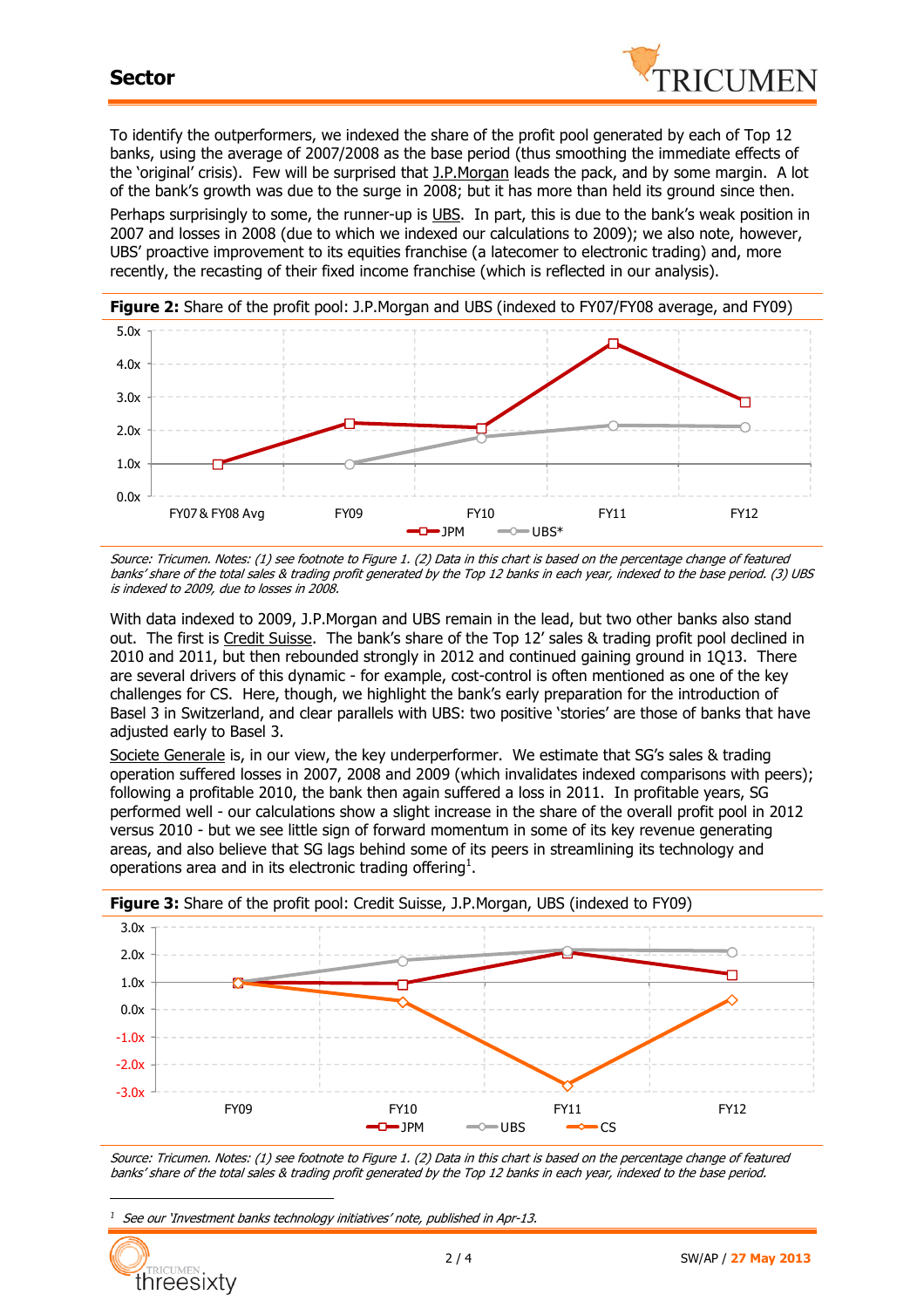### **Sector**



In 1Q13, the Top 12 banks' sales & trading profits declined by 20% year-on-year. A sharp decline, indeed, but we do not see it as an omen for the remainder of 2013; instead, barring unforeseen market shocks, we expect a better year-on-year performance than that seen in 1Q13 as a result of:

- Further closures/'right-sizing' of less profitable/unviable/'asset-heavy' business lines;
- New 'invest-to-save' measures, especially in operational processes and risk management;
- **Continued move to electronic trading;**
- The rationalisation of sales coverage models and fresh cross-divisional sales initiatives.

**Figure4:** Pre-tax operating profit of sales& trading units of the Top 12 investment banks (1Q12 & 1Q13)



Source: Tricumen. Notes: see footnote to Figure 1.